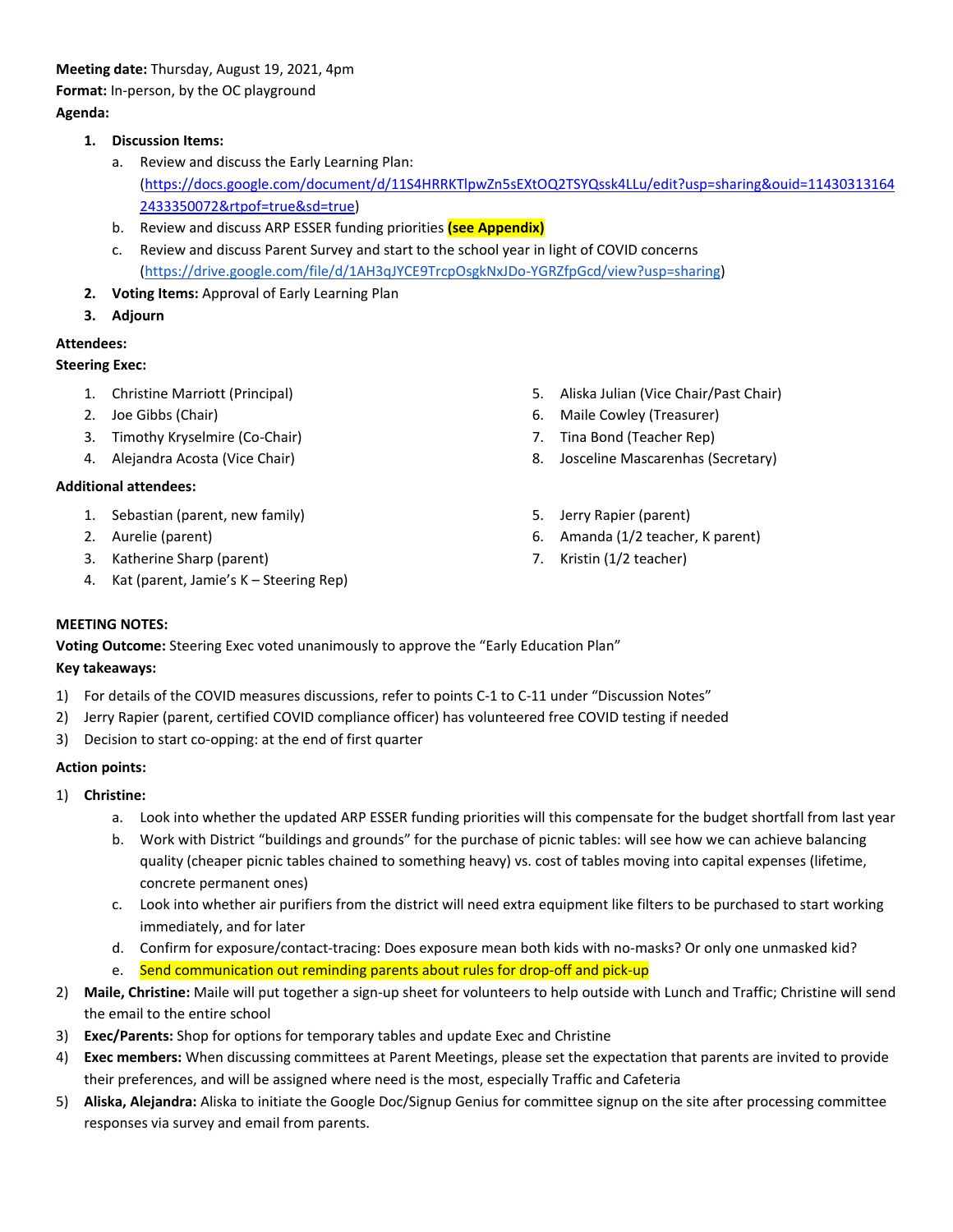#### **Discussion Notes:**

#### **A. Early Learning Plan**

- 1. Grant of approx. \$11,000
- 2. This funds the part-time para-professional who does 1<sup>st</sup> grade literacy intervention and is also available to all grades where needed
- 3. We have to make this application to the State (as part of many grant applications that we make)
- 4. Approval timeline: We have a summer timeline for the School Community Council approval (in our case Steering Exec)
- 5. Exec has seen the draft plan 2 months ago
- 6. We now have the current plan with State feedback incorporated
- 7. Later in the meeting, we will vote on this
- 8. No questions from Exec on this matter

# **B. ARP ESSER funding priorities**

- 1. American Recovery Plan (ARP) + ESSER: 3<sup>rd</sup> round of COVID money coming to our school
- 2. 1<sup>st</sup> round was used for PPE, air handlers, sanitizers, computers for remote learning, time for teachers to plan the remote teaching. It got used fast
- 3. 2<sup>nd</sup> round: used for the summer academy for special ed students to get a boost, among other expenses
- 4. 3<sup>rd</sup> round: This is intended to cover the rest of the support we need to get through the pandemic (this year and the next year).
- *5.* The plan was circulated by Christine in the form of printouts during the meeting. *(See Appendix for copy)*
- 6. Top part of the plan *(see image in Appendix)* is the draft shared with SIC (School Improvement Committee)
- 7. Bottom part *(see image in Appendix)* has the updated plan with feedback incorporated. Here is the summary of key changes:
	- i. **Teacher training stipends:** there is a big disparity between OC teachers and district teachers for training stipends (State gave the funding to the district at \$1800 per teacher and our teachers got \$200 per teacher from the State). Some of this goes towards targeting this inequity for this year. Our teachers (K-3) are going to go through intensive 2-year training, same as the district teachers. 40-60 hours of work outside their work
	- **ii. PPE and air purifiers in all the classrooms:** These were added
	- iii. **Paras prioritized over furniture to support our students' learning:** reduced to \$4000 for 4 outside picnic tables

#### 8. **Exec comments:**

- **i. Aliska: Budget shortfall**
	- 1. After the budget shortfall last year: Will these funds help?
	- 2. **Action: Christine:** We will be looking into this. Remember that this is not a competitive grant. It is an allocated grant

#### **ii. Alejandra: Outdoor seating**

- 1. Do we know how this works with outdoor seating purchases? Sooner the better to have the outdoor equipment (balancing quality with getting students spaced)
- **2. Christine:**
	- a. **Action: Christine:** Going to work with District "buildings and grounds" to see how we can achieve this balancing quality (cheaper picnic tables tied to a dumpster) vs. expenses moving into capital expenses (lifetime concrete permanent ones)
	- **b.** These will be placed closer to outdoor Cafeteria doors
	- c. **Action: Steering Exec/Parents:** Do parents want to shop for options and come back (temporary tables)?
	- d. Feedback: Parents are urging towards outdoor picnic tables, the sooner we can get this going, the better
	- **e. (Please see the rest of this discussion under C – 1. Lunch)**

#### **iii. Alejandra: Air purifiers:**

- 1. We need to look into whether the air purifiers need extra equipment like filters to be purchased to start working immediately, and for later
- 2. **Christine:** We will look into this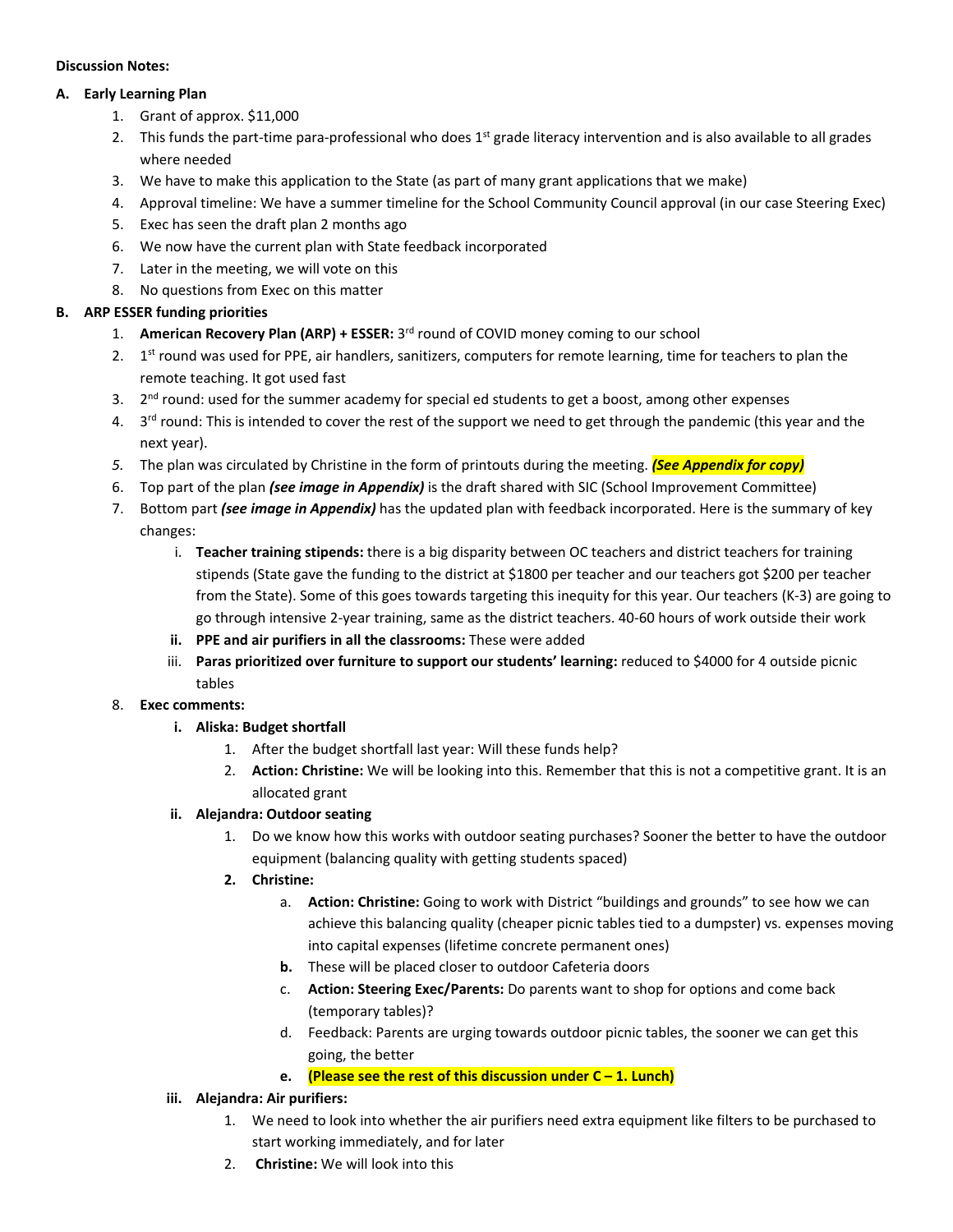9. **Approval deadline is moved out, and we will have the opportunity to vote at Steering Meeting – 2 nd week of September**

# **i. We can buy the lunch tables before this meeting**

- ii. If parents don't approve this, we are stuck with the school bearing the cost
- iii. That said, we are seeing more parents in favor of these and outdoor lunches to minimize indoor exposure when most kids will be unmasked at lunch

# **C. OC 2021-22 Options Parent Survey and start to the school year in light of COVID concerns**

- 1. **Lunch:**
	- **i. Having outdoor lunches for some kids was discussed in the faculty meeting today. Options discussed:**
		- 1. rotate classes for outdoor lunch
		- 2. have the kids bring picnic/sack lunches and walk to a park as a field trip
		- 3. have kids leave as soon as done eating
		- **4. Note: There will be assigned seating for contact tracing (CDC says unmasked for 15 mins counts as exposure). Uppers are looking at having their seating chart and students picking their assigned seating spots.**
		- **5. Supervision by school staff:** Paras will be in the lunch room
		- **6. Parents supervising lunch:** Safe to have parents help with traffic and outdoor supervision **(See Maile's volunteer plan below)**
	- **ii. Questions raised by parents:**
		- **1.** Can we look at unmasked kids together at a table without being discriminatory? This could probably be seen as discriminatory.
		- **2.** Can we look at kids sitting on the ground and eating, if they bring their own lunches and are okay sitting down? Yes, if that's okay with the kids and supervisors, they can.
	- **iii. Free and reduced lunch aspect:**
		- **1.** We want parents to get the benefit of school lunch, and we want kids to have the option to sit in the lunch room **if they want** – while doing what we can to limit lunch room numbers
		- **2. We want parents to qualify for free and reduced numbers and submit that application.** There tend to be other benefits to families that are associated with filling that free and reduced lunch application
- 2. **Air purifiers:** Covered by ARP ESSER funding proposals
- 3. **What is the planned response if there is exposure or a positive test?**
	- i. **If students and employees are sick,** they are requested not to come to school
	- **ii. If a student gets sick at the school,** we have a **COVID isolation room** by the office, full PPE for the nurse and secretary. This is separate from the regular sick room.
	- **iii. Students returning after being sick need a negative COVID test and 14-day quarantine**
	- **iv. Tracing:** As community members, we are asked to let the school know if we have been exposed or tested positive for COVID. This helps the school look back and trace potential exposure and inform the parents of those kids
	- **v. Exposure qualification and notification:** 
		- **1. Qualification:** No masks, less than 6 feet, 15 minutes
		- **2. Notification:** You would only get notified if your kid is exposed (passing in a hallway does not count as exposure)
		- **3.** Does exposure mean both kids with no-masks? Or only one unmasked kid? **Action: Christine will look into and confirm this**
	- **vi. If your kid is exposed at school to COVID (and not tested positive):** You can quarantine out of school for 2 weeks **OR** wear a mask at school for 14 days **OR** 10 days at home + negative test
	- **vii. If a child is exposed outside the school to COVID (and not tested positive):** recommendation is to stay out of school for 2 weeks **OR wear** a mask into school for 14 days
	- **viii. If we get 30 cases among staff/or kids within a 2-3-day window:**
		- **1.** Our school would need to go remote for 2 weeks **OR** "test to stay" where district nurses will come in and test and 90% need to test negative to stay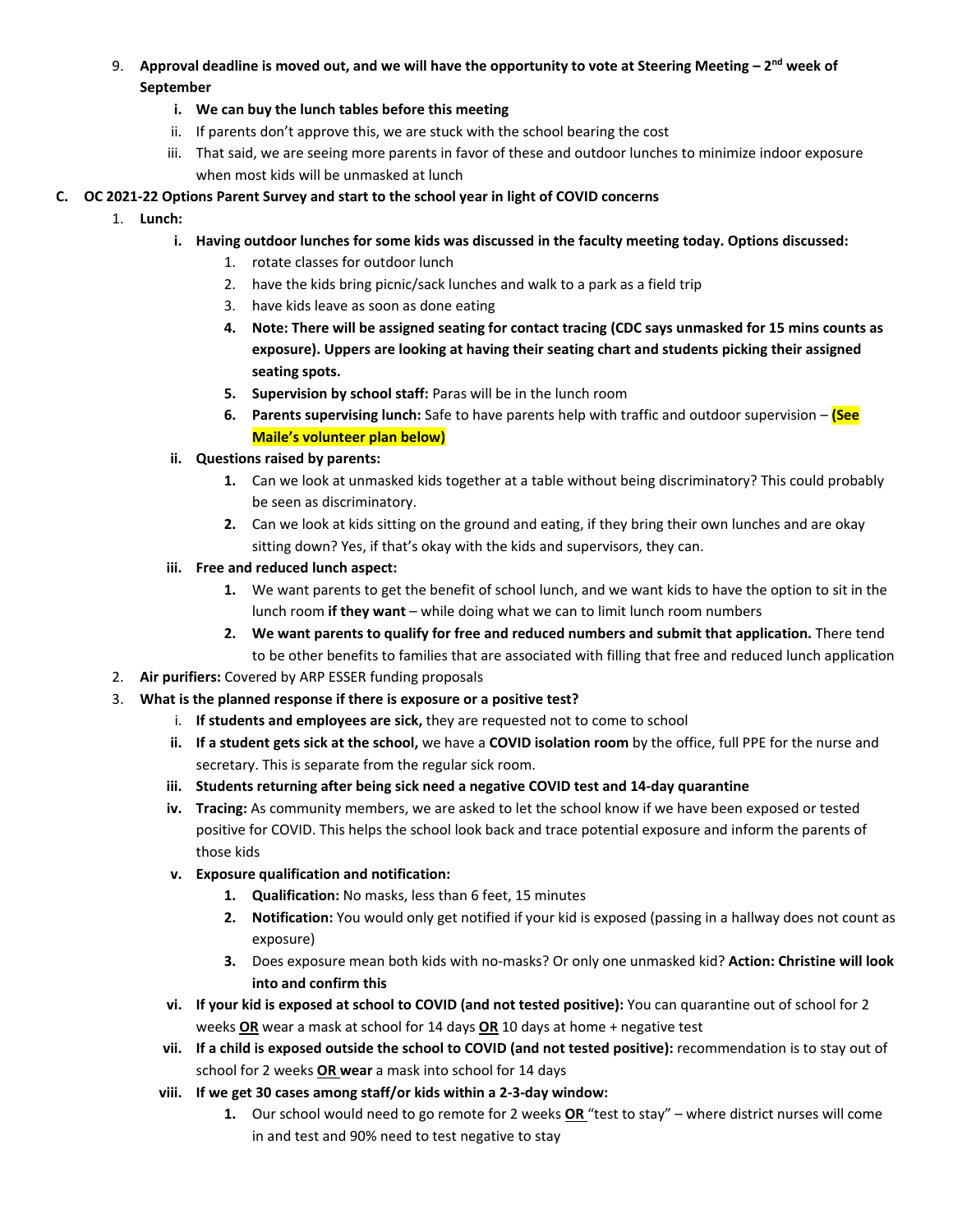- **2.** Murray High: 10-15% kids are wearing masks, 70% vaccination rate, setting up testing centers in parking lots daily
- **ix. Anyone who needs to quarantine or is home due to being sick can switch to the OC Remote Option for that duration**
- **x. Teachers are being asked to keep the Canvas course live for that seamless transition**
- 4. **Any sense of school board voting for the mayor's mask mandate**: Need to see. Superintendent and some board members are for it
- 5. **Jerry Rapier volunteered free COVID testing if needed by the school:** Jerry is a certified covid compliance officer and his company runs these: if needed, can show up using the nasal swab quick test with 15 minutes results. It's free. Happy to help the school with this. This would be better for our school than last year with respect to accessing tests
- 6. **How did students do with masks last year (question from Pre-K parent, Sebastian):**
	- **i.** Last year, the students, especially the Littles were great with masks.
	- **ii.** It is easy to get them on board, especially with peers wearing them
- 7. **If concerned about your child taking off their mask due to peer pressure:** Ask your teacher, and they will keep an eye out for this. A fairly large number of students
- 8. **Concern about kids without masks being bullied or excluded:** The OC has always been about inclusivity, and the parapros and teachers will be sensitive to help kids work with that
- 9. **Concern about remote school sign-ups that "maskers" will go remote, leaving none of the "masked kids" in person:** We have about 17+20 = 37 students signed up as of now for the remote option; some classes have no remote kids. We should have a balanced outcome. Last year, the students did really well, and the hope is that continues this year.
- 10. **Will there be assigned seats in the classrooms:** Kind of, most kids will have masks on. The plan is to have some movement of the kids in the class. If teachers notice that the number of students in masks are lower, they will implement assigned seats.
- 11. **Staying remote till December:** Work with your teacher. If a remote student gets the vaccine and wants to come back to school for good, talk to your teacher

# **D. Voting for Early Education Plan:**

- 1. Motion: Tina B
- 2. Seconded: Tim
- 3. Voting: Unanimous vote by Steering Exec to approve the Early Education Plan
- **E. Cafeteria: We need to reach out to Cafeteria Committee and parents for lunch time recess and supervision of kids eating outside: 11.15am to 1pm: 1-hour or 45-min shifts, 2-4 parents per shift**
	- 1. Not per class at a school level
	- 2. New families committee has 40 people already, it would be worth talking to Jen about bring New Families in. New families want to be involved, and they can be involved this way
	- 3. Parents on POCKY would like to be involved as well
	- 4. **Action: Exec members:** When Exec members do the Parent Meetings next week, please set the expectation that Library and Garden can be put down as choice 1 and 2 – but they will be assigned where the need is the most, especially Traffic and Cafeteria
	- 5. **Action: Maile's Plan:** Maile will put together a sign-up sheet for volunteers to help outside with Lunch and Traffic even as the committees are being setup: Parents can sign-up for this in lieu of their co-opping/volunteer time
		- **i. Lunch shifts:** 
			- 1. 11.15am to 12pm and 12pm to 1pm;
			- 2. 2-3 parents per shift, 4 would be great
			- 3. We stay outside even when rainy (well-prepared kids)
			- 4. Bad air days are the only days we will send kids out
			- 5. Will mention that we're planning to have outdoor tables soon
		- **ii. Traffic shifts:** 
			- 1.  $8.20 8.45$  and  $2.55 3.15$
			- 2. 2 parents out front + 2 parents out back
			- 3. Directing parents to circle around if their child is not there for pickup
			- 4. Encouraging safety and rules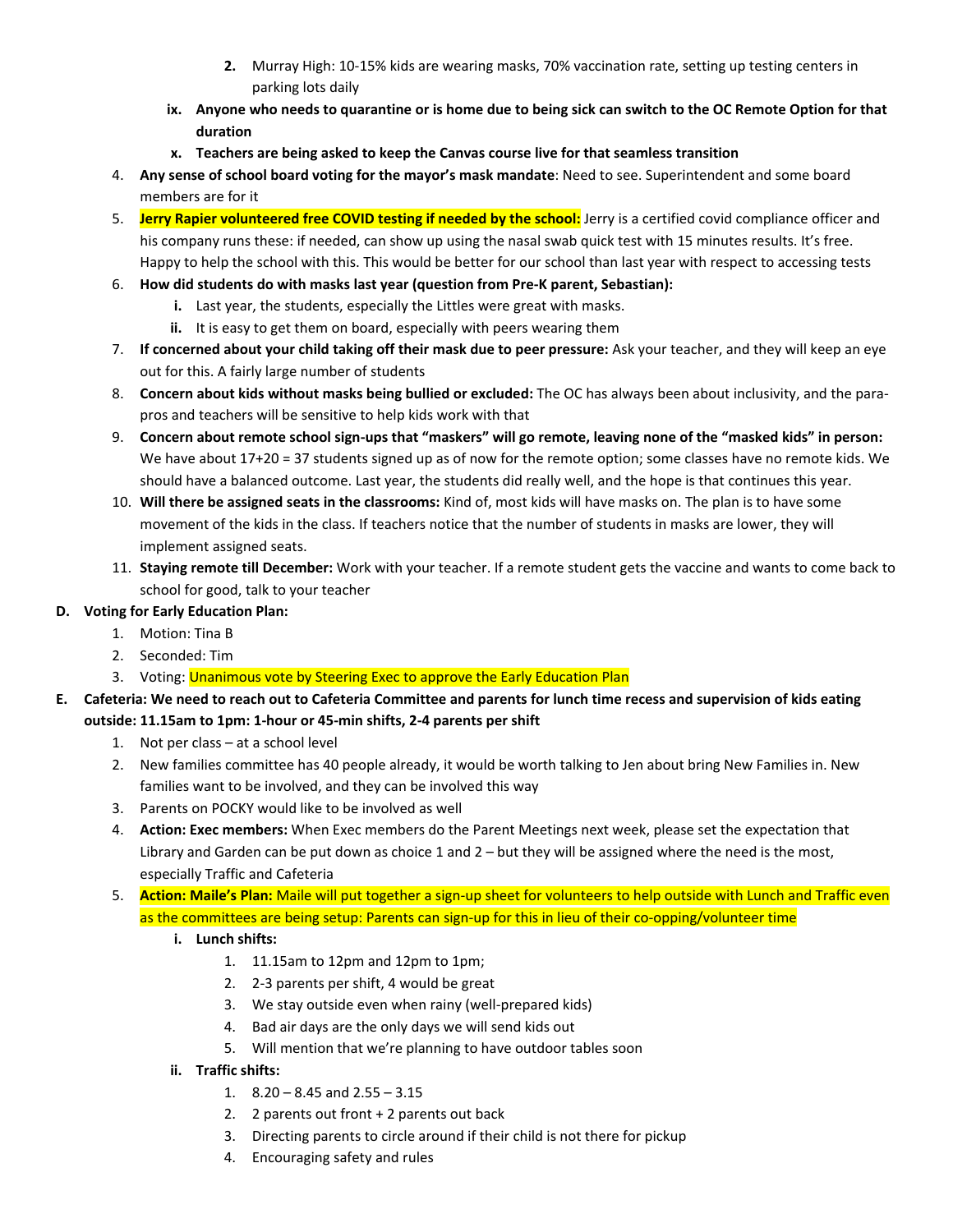- 5. Pick-up /drop-off will be like last year: Middles in front, and others out back.
- 6. We could look at using cones to slow down cross traffic for the pick-up/drop-off out back.
- **iii. Action: Christine: Send communication out reminding parents about rules for drop-off and pick-up:**
	- 1. Remind students and parents not to run across the street
	- 2. Remind students picked up behind not to
	- 3. Ask the parents not to park in the back, so that we can use it to drop off.

# **F. Committee Signup:**

- 1. Can we look at using Sign-up Genius for committee sign-up?
- 2. With a Google Doc you can set it up so parents "suggest" and the responsible exec member approves
- 3. **Action: Aliska to initiate the Google Doc/signup genius for committee signup on the site after processing committee responses via survey and email from parents**
- 4. For chairs and co-chairs: Steering Exec would need to select these and reach out (mostly in advance)
- 5. If volunteers sign-up for outdoor volunteering, Aliska and Alejandra can reach out later to see if they would like to continue on Traffic and Cafeteria
- **G. Decision to start co-opping: at the end of first quarter**